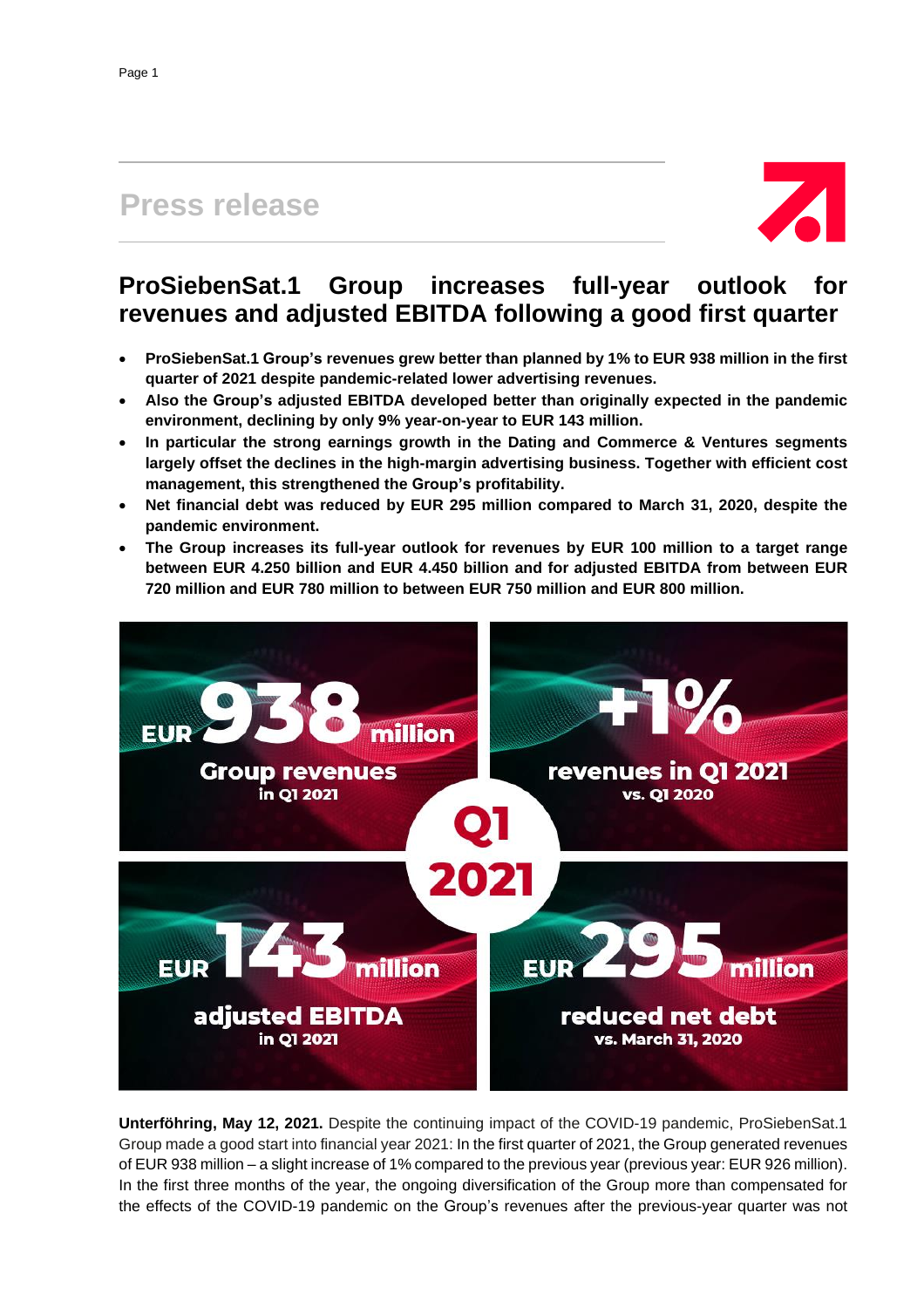impacted by initial COVID-19 effects until mid-March 2020. Whereas in the first quarter of 2021 advertising revenues were down year-on-year as expected due to the pandemic, growth was generated amongst others by program production and sales as well as the distribution business in the Entertainment segment and by companies in the Commerce & Ventures segment such as the online beauty provider Flaconi, which particularly benefited from the advertising reach of the entertainment business. In addition, the Dating segment played a key role here with the integration of the US online dating company The Meet Group, which is also recording strong organic growth.

**Rainer Beaujean, Chairman of the Executive Board of ProSiebenSat.1 Media SE:** "We are very satisfied with our start into the year 2021. Despite the continuing COVID-19 lockdown, we have achieved revenue growth in the first quarter and limited the impact on adjusted EBITDA – even though the previousyear figures were mostly not yet affected by the pandemic until mid-March 2020. This is clearly due to our increasing diversification: Particularly with our good results in the Dating and Commerce & Ventures segments, we largely compensated for the pandemic-driven declines in the advertising business."

### **Operating performance**

ProSiebenSat.1 has been reporting in the three segments Entertainment, Dating and Commerce & Ventures since January 1, 2021. With this, Red Arrow Studios' program production and global sales business as well as the digital studio Studio71 have been integrated into the Entertainment segment. The Dating segment, which includes ParshipMeet Group, remained unchanged compared to the end of 2020. The newly created Commerce & Ventures segment has since bundled the Group's minority and majority investment areas. These include the investment arm Seven Ventures and the NuCom Group companies. In this way, the Company is becoming even more synergistic, diversified and profitable in order to generate sustainable growth in all business areas.

External revenues in the **Entertainment** segment amounted to EUR 610 million in the first quarter of 2021 and were thus 8% below the previous year's figure (previous year: EUR 664 million). While the ongoing pandemic-related restrictions had the expected impact on the advertising industry's investment behavior, and advertising revenues in the Entertainment segment decreased by 14%, revenues from program production and sales rose by 20%. Distribution revenues also developed dynamically and increased by 8% year-on-year, in particular due to higher numbers of HD users.

In the first quarter of 2021, the **Dating** segment generated external revenues of EUR 141 million and thus EUR 82 million more than in the previous-year quarter (previous year: EUR 59 million). This increase was influenced by the acquisition of The Meet Group in September 2020, which is also recording strong organic growth; organically<sup>(1)</sup>, revenues of the Dating segment remained about stable. On a pro-forma basis<sup>(2)</sup>, i.e. including The Meet Group's revenues for the first quarter of 2020, the segment posted a revenue increase of 36%, with the live video business of The Meet Group growing particularly dynamically in the first quarter of 2021.

In the **Commerce & Ventures** segment, external revenues decreased by 8% to EUR 187 million in the first quarter of 2021 (previous year: EUR 203 million), which is due to the disposal and deconsolidation of the OTC provider WindStar Medical in December 2020. Organically, however, the segment's revenues clearly grew by 10%. Despite the impact of the COVID-19 pandemic, the online beauty provider Flaconi in particular continued its positive revenue development with significant growth and more than compensated for the negative effects that the lockdown measures are still having on individual portfolio companies such as the car rental comparison portal Billiger Mietwagen (SilverTours) and the experience and leisure business of Jochen Schweizer mydays.

The Group's **adjusted EBITDA** decreased by only 9% or EUR 14 million year-on-year to EUR 143 million in the first quarter of 2021 (previous year: EUR 157 million) and thus less than originally expected. While the revenue decline in the high-margin advertising business in the Entertainment segment had a negative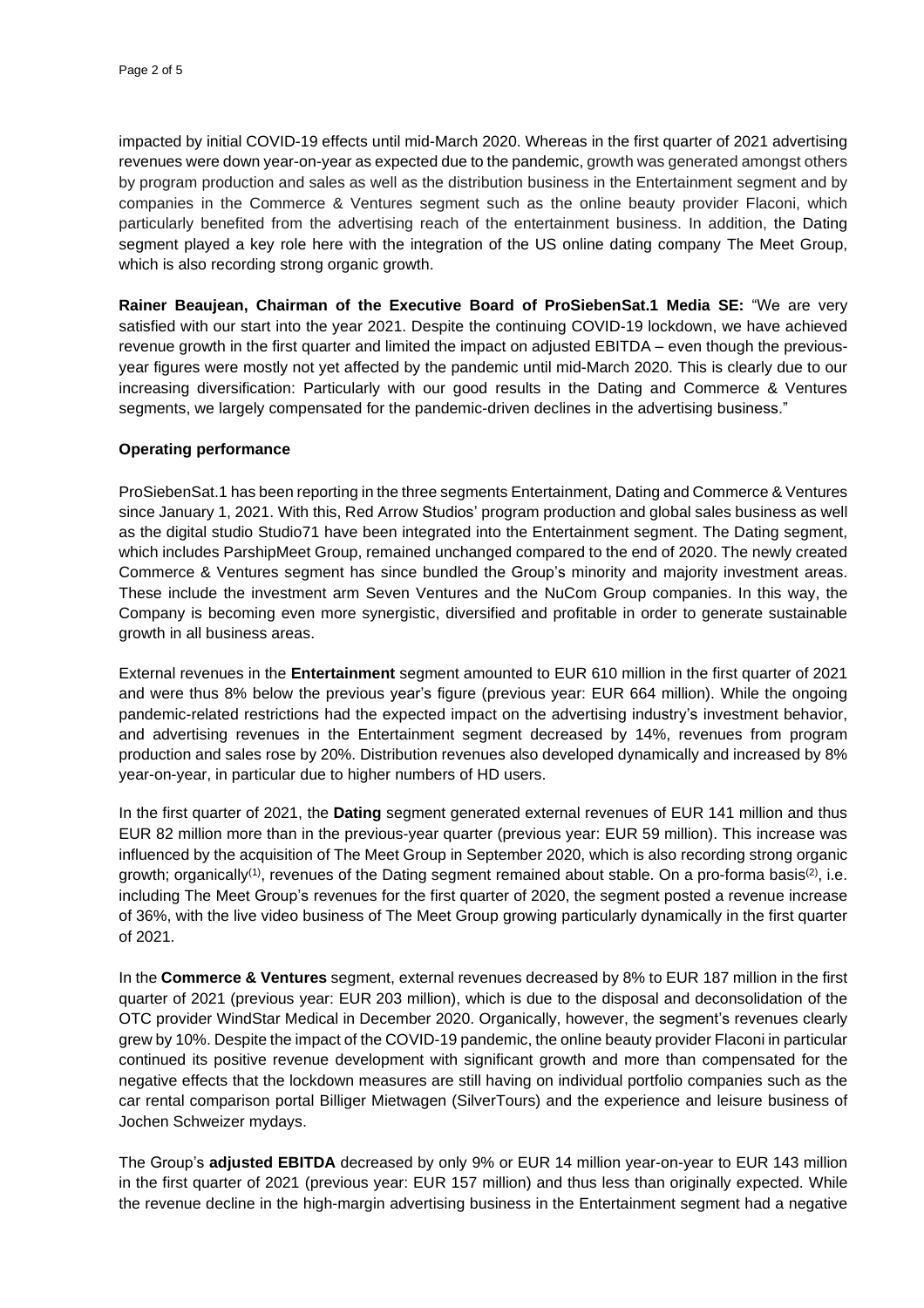impact on adjusted EBITDA, in particular the Dating and Commerce & Ventures segments posted strong growth rates. The Group also initiated targeted cost measures at the beginning of the pandemic and implemented these consistently throughout the Group. ProSiebenSat.1 thus managed to compensate for the declines in the advertising business due to COVID-19 to a large extent. **Net income** developed positively, increasing by EUR 35 million to EUR 66 million in the first quarter of 2021 (previous year: EUR 31 million). **Adjusted net income** amounted to EUR 37 million (previous year: EUR 58 million) with the decline largely reflecting the impact of the COVID-19 pandemic on adjusted EBITDA.

To further focus on operating cash flow management, the Group introduced the **adjusted operating free cash flow** as one of its most important financial performance indicators in financial year 2021. In the first quarter of 2021, it increased significantly from EUR 19 million to EUR 82 million. This development was significantly influenced by the postponement of investments and the improvement in working capital.

The Group's **net financial debt** amounted to EUR 1,999 million as of March 31, 2021 (December 31, 2020: EUR 1,968 million; March 31, 2020: EUR 2,294 million). This figure thus improved by EUR 295 million compared to the end of the previous-year quarter despite the pandemic and remained almost stable compared to the end of 2020. This reflects the Group's effective cash flow management. At the end of the first quarter of 2021, the **leverage ratio** increased slightly to a factor of 2.9x (December 31, 2020: 2.8x; March 31, 2020: 2.7x). This is attributable to the development of adjusted EBITDA over the past twelve months, which declined in the environment of the COVID-19 pandemic.

**Rainer Beaujean:** "We are on a very good path to set up ProSiebenSat.1 in an increasingly diversified and profitable manner. Over the coming months we will make further progress in this area with a sharper focus on synergies and our local markets. We expect the advertising business to improve considerably in the second quarter. Already in April, we increased our advertising revenues by around 40% and we are clearly more optimistic for May. At the same time, we see even stronger-than-expected growth in the Entertainment segment outside the advertising business as well as in the Dating and Commerce & Ventures segments. Overall, this means that we are able to increase our previous full-year outlook for revenues and adjusted EBITDA, showing again how well our strategy is taking effect."

# **Outlook**

ProSiebenSat.1 Group anticipates a significantly more positive development in the second quarter than in the previous year's quarter despite the ongoing lockdown measures. The Group continues to expect advertising revenues to recover strongly in the second quarter – also due to the heavy negative impact of the previous year's quarter in the initial phase of the COVID-19 pandemic – as well as also a continued positive development in the Entertainment segment outside the advertising business and in the segments Dating as well as Commerce & Ventures.

As the Group expects this positive trend to continue, ProSiebenSat.1 Group has decided to increase its target ranges for revenues and adjusted EBITDA in full-year 2021 compared to the outlook published in the 2020 Annual Report on March 4, 2021.

In total, the Group is now targeting for full-year 2021 – without further portfolio changes – revenues of EUR 4.250 billion (previously: EUR 4.150 billion) as the lower end of the target range and revenues of EUR 4.450 billion (previously: EUR 4.350 billion) as the upper end of the target range after a previous-year figure of EUR 4.055 billion (adjusted for currency and portfolio effects)<sup>(3)</sup>. In financial year 2021, Group revenue growth would thus be in a range between 5% and 10% compared to the previous year (previously: 2% to 7%). The range of the revenue target figures continues to depend particularly on the development of advertising revenues in the region of Germany, Austria and Switzerland in the context of the further course of the COVID-19 pandemic. For the lower end of the revenue target range, the Group continues to assume a development of minus 2% in advertising revenues in the region of Germany, Austria and Switzerland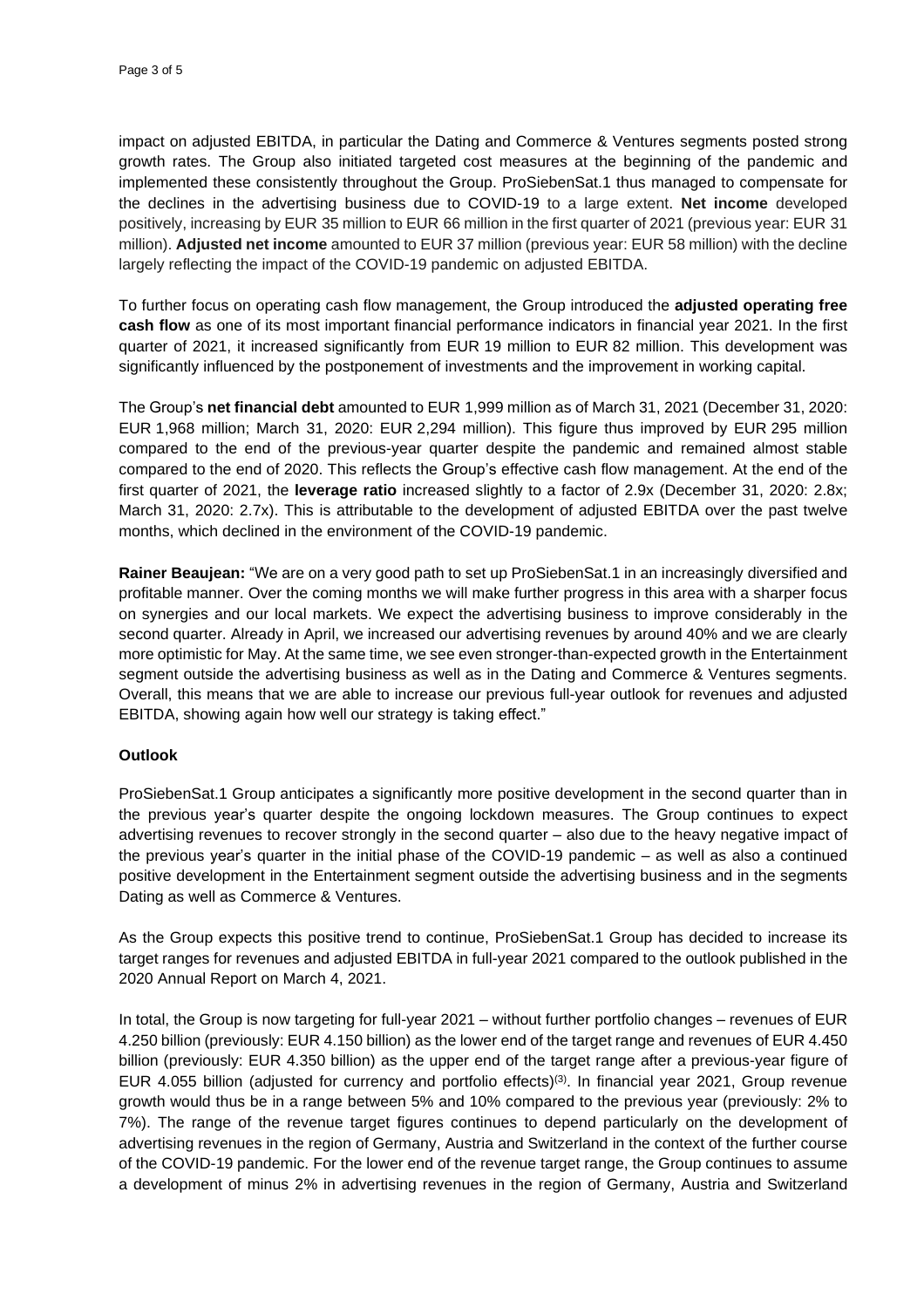compared to the previous year; a year-on-year advertising revenue growth of 4% in the region of Germany, Austria and Switzerland continues to be the basis for the upper end of the revenue target range.

Based on the revenue assumptions above, for the full-year of 2021 ProSiebenSat.1 now anticipates a Group adjusted EBITDA – without further portfolio changes – of EUR 750 million as the lower end of the target range (previously: EUR 720 million) and EUR 800 million as the upper end of the target range (previously: EUR 780 million) after a previous-year figure of EUR 708 million (adjusted for currency and portfolio effects)<sup>(4)</sup>. For the full-year, program costs are still expected to amount to around EUR 1 billion, with over half of this relating to local content and with a possibility of being varied in the amount of around EUR 50 million depending on the development of the advertising market.

The increase of the revenue and adjusted EBITDA target ranges also has a positive effect on all the Group's other most important financial performance indicators:

The adjusted net income of the Group continues to be mainly determined by the development of the adjusted EBITDA. As before, this key figure is furthermore influenced by the financial result, which includes among others the at-equity investment in the streaming platform Joyn, and by income taxes. On this basis and without further portfolio changes, the Group thus continues to expect that the adjusted net income for the full year 2021 should be above the previous year's figure of EUR 221 million.

The adjusted operating free cash flow is based on the development of the adjusted EBITDA. Reaching a midpoint of the adjusted EBITDA target range, the Group still assumes that the adjusted operating free cash flow for the full-year, – for reasons of comparability corrected for the change of investments in relation to the construction of the new campus at the premises in Unterföhring – should develop in a mid-double-digit million euro range around the previous year's figure of EUR 424 million.

ProSiebenSat.1 Group measures the mid-term financial success of the company on the basis of P7S1 ROCE (return on capital employed). The Group introduced this key financial indicator as a key figure for the entire Group in 2020. In financial year 2021, we continue to target a P7S1 ROCE of more than 10% (previous year: 10%). For the Group as a whole, this key figure is expected to exceed 15% in the mid-term.

In general, ProSiebenSat.1 aims for a leverage ratio (the ratio of the Group's net financial debt to its LTM adjusted EBITDA) in a range between 1.5x and 2.5x. At the end of 2021, the Group still anticipates – depending on business performance and not including any portfolio changes – a leverage ratio slightly above or at the upper end of the target corridor (previous year: 2.8x).

(1) Organic = adjusted for portfolio and currency effects.

(2) On the basis of the segment's revenues adjusted for portfolio and currency effects, the revenues of The Meet Group and its revenues adjusted for currency effects in the previous-year quarter are included here.

(3) Based on revenues in financial year 2020 translated at the exchange rates used for planning purposes in financial year 2021 (EUR/USD exchange rate of around USD 1.22) less revenues of the companies deconsolidated in 2020 – WindStar Medical at EUR 114 million and myLoc at EUR 10 million – plus pro forma revenues for The Meet Group between January and August 2020 of EUR 173 million, also translated at the exchange rate used for planning purposes in financial year 2021 (EUR/USD exchange rate of around USD 1.22).

(4) Based on adjusted EBITDA in financial year 2020 translated at the exchange rates used for planning purposes in financial year 2021 (EUR/USD exchange rate of around USD 1.22) less adjusted EBITDA of the companies deconsolidated in 2020 – WindStar Medical at EUR 23 million and myLoc at EUR 3 million – plus the pro forma adjusted EBITDA contributions for The Meet Group between January and August 2020 of EUR 33 million, also translated at the exchange rate used for planning purposes in financial year 2021 (EUR/USD exchange rate of around USD 1.22).